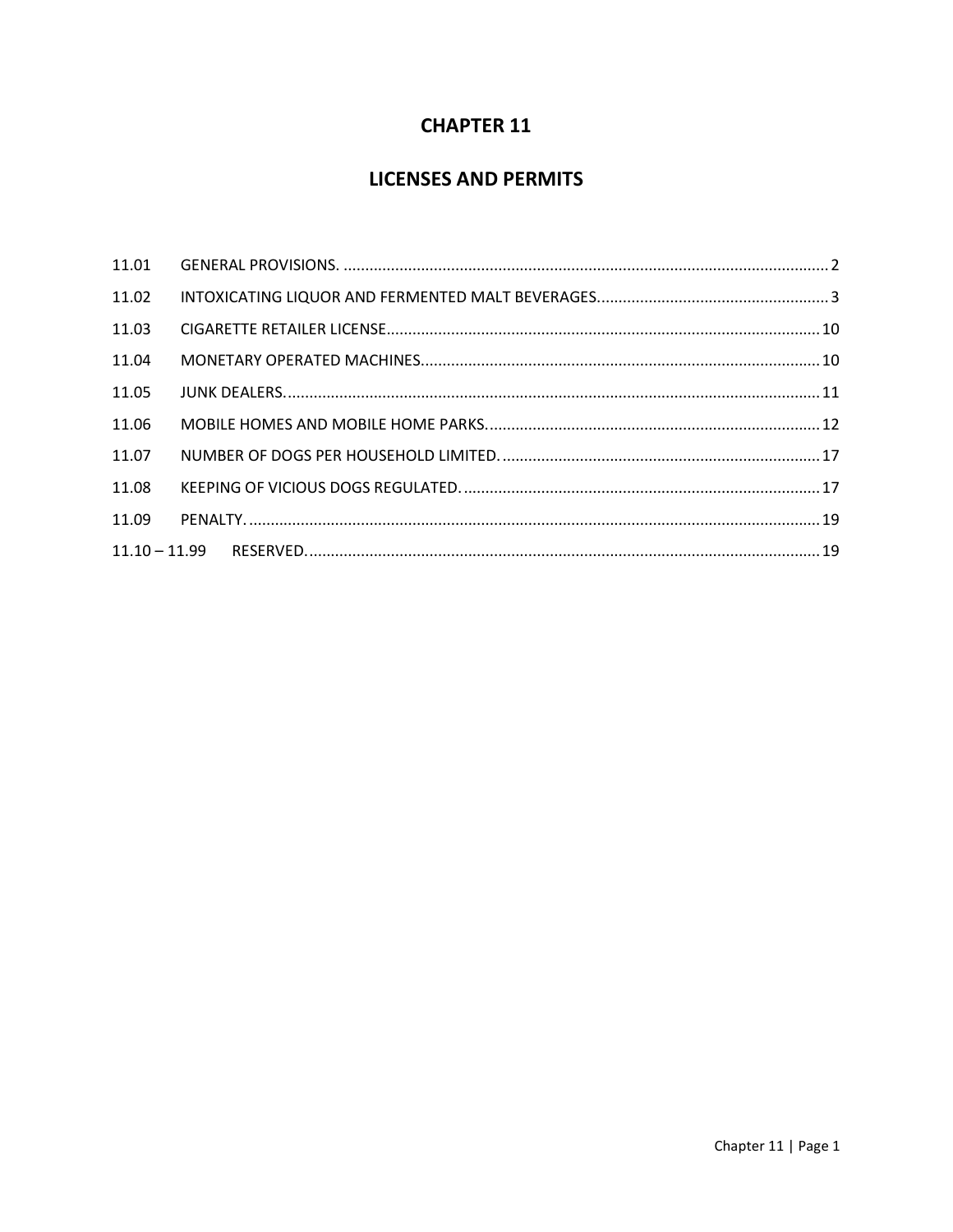#### <span id="page-1-0"></span>**11.01 GENERAL PROVISIONS.**

- 1) DEFINITIONS. Unless otherwise specifically stated herein, terms used in this Chapter shall have meanings provided in Wis. Stats. Ch. 125.
- 2) LICENSES OR PERMITS REQUIRED. No person shall engage in any trade, profession, business or privilege in the Town for which a license or permit is required by any provision of this Chapter without first obtaining such license or permit from the Town in the manner provided in this Chapter, unless otherwise specifically provided.
- 3) APPLICATION. Unless otherwise provided, application for a license or permit shall be made in writing to the Town Clerk upon forms provided by the Town Clerk and the applicant shall state the location of the proposed activity and such other facts as may be required for or be applicable to the granting of such license or permit.
- 4) PAYMENT OF FEE. The fees for any license or permit shall be paid at the office of the Town Clerk with the application for such license or permit, except that alcohol beverage license fees shall be paid not less than fifteen (15) days prior to the issuance of the license.
- 5) FORM. Licenses and permits shall show the name of the licensee or permittee, the date of issue, the activity licensed and the term of the license or permit, and shall be signed in the name of the Town by the Town Clerk. The Clerk shall keep a record of all licenses and permits issued.
- 6) LICENSE AND PERMIT TERM.
	- a) Unless otherwise provided, the term of the license year shall end on June 30 of each year.
	- b) When the issuance of a license for a period of less than one year is permitted, the effective date of such license shall commence with the date of issuance.
	- c) Permits shall be issued for the term set forth in the permit.
- 7) EXHIBITION OF LICENSES OR PERMITS. Every licensee or permittee shall carry his license or permit upon his person at all times when engaged in the activity for which the license or permit as granted, except that where such activity is conducted at a fixed place or establishment, the license or permit shall be exhibited at all times in some conspicuous place in his place of business. The licensee or permittee shall exhibit the license or permit when applying for a renewal and upon demand of any police officer or person representing the issuing authority.
- 8) TRANSFER. Unless otherwise provided, no license or permit shall be transferable or assignable.
- 9) RENEWAL. Unless otherwise provided, license or permit renewals shall be issued in the same manner and be subject to the same conditions as the original license or permit.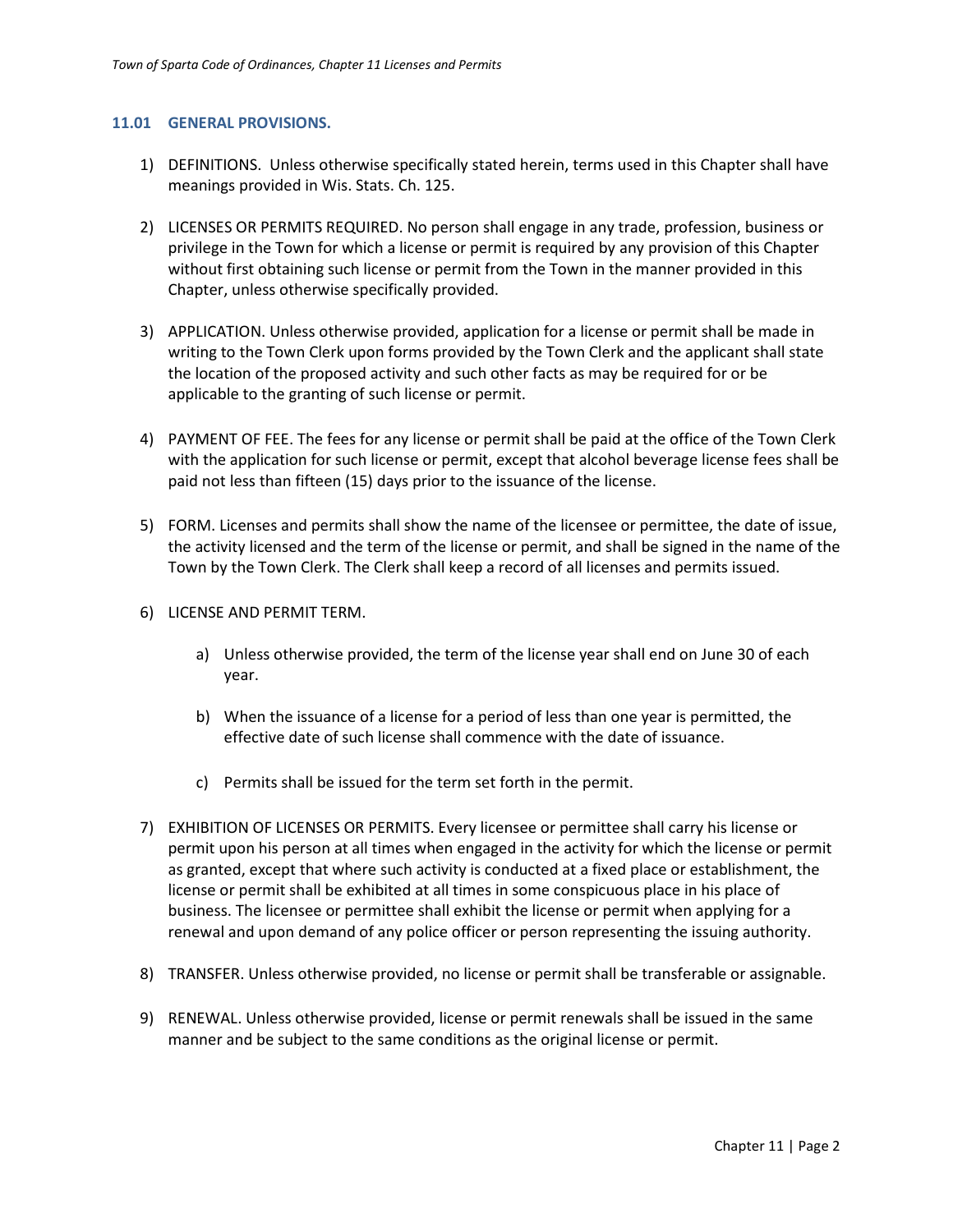- 10) SUSPENSION AND REVOCATION OF LICENSES AND PERMITS. Except as otherwise specifically provided, any license or permit granted under this Chapter may be suspended or revoked by the Town Board for cause after giving the licensee or permittee an opportunity to be heard, as provided by law. Cause may include any of the following:
	- a) Fraud, misrepresentation or incorrect statement contained in the application or made in carrying on the licensed or permitted activity.
	- b) Conviction of any crime or misdemeanor, subject to §111.32(5)(a) and (h), Wis. Stats.
	- c) Conducting such activity in such manner as to constitute a breach of the peace or a menace to the health, safety or welfare of the public, or a disturbance of the peace or comfort of residents of the Town upon recommendation of the appropriate Town official.
	- d) Expiration or cancellation of any required bond or insurance.
	- e) Actions unauthorized or beyond the scope of the license or permit granted.
	- f) Violation of any regulation or provision of this Code applicable to the activity for which the license or permit has been granted, or any regulation or law of the State, so applicable.
	- g) Failure to continuously comply with all conditions required as precedent to the approval of the license or permit.
	- h) Being delinquent in payment of any taxes, assessments or other claims owed to the Town, or being delinquent in payment of a forfeiture resulting from a violation of any section of this Code.

#### <span id="page-2-0"></span>**11.02 INTOXICATING LIQUOR AND FERMENTED MALT BEVERAGES.**

- 1) STATE STATUTES ADOPTED. The provisions of Ch. 125, Wis. Stats., relating to the sale of intoxicating liquor and fermented malt beverages, except §§125.03, 125.075, 125.14(4), 125.15, 125.16, 125.19, 125.29, 125.30, 125.33, 125.52, 125.53, 125.54, 125.55, 125.56, 125.58, 125.60, 125.61, 125.62, 125.65, 125.67 and 125.69, exclusive of any provisions thereof relating to the penalty to be imposed or the punishment for violation of said Statutes, are hereby adopted and made a part of this section by reference. A violation of any such provision, or future amendments thereto, shall constitute a violation of this section.
- 2) DEFINITIONS. As used in this section, the following definitions apply:
	- a) Legal Drinking Age. Twenty one (21) years of age.
	- b) Underage Person. A person who has not attained the legal drinking age.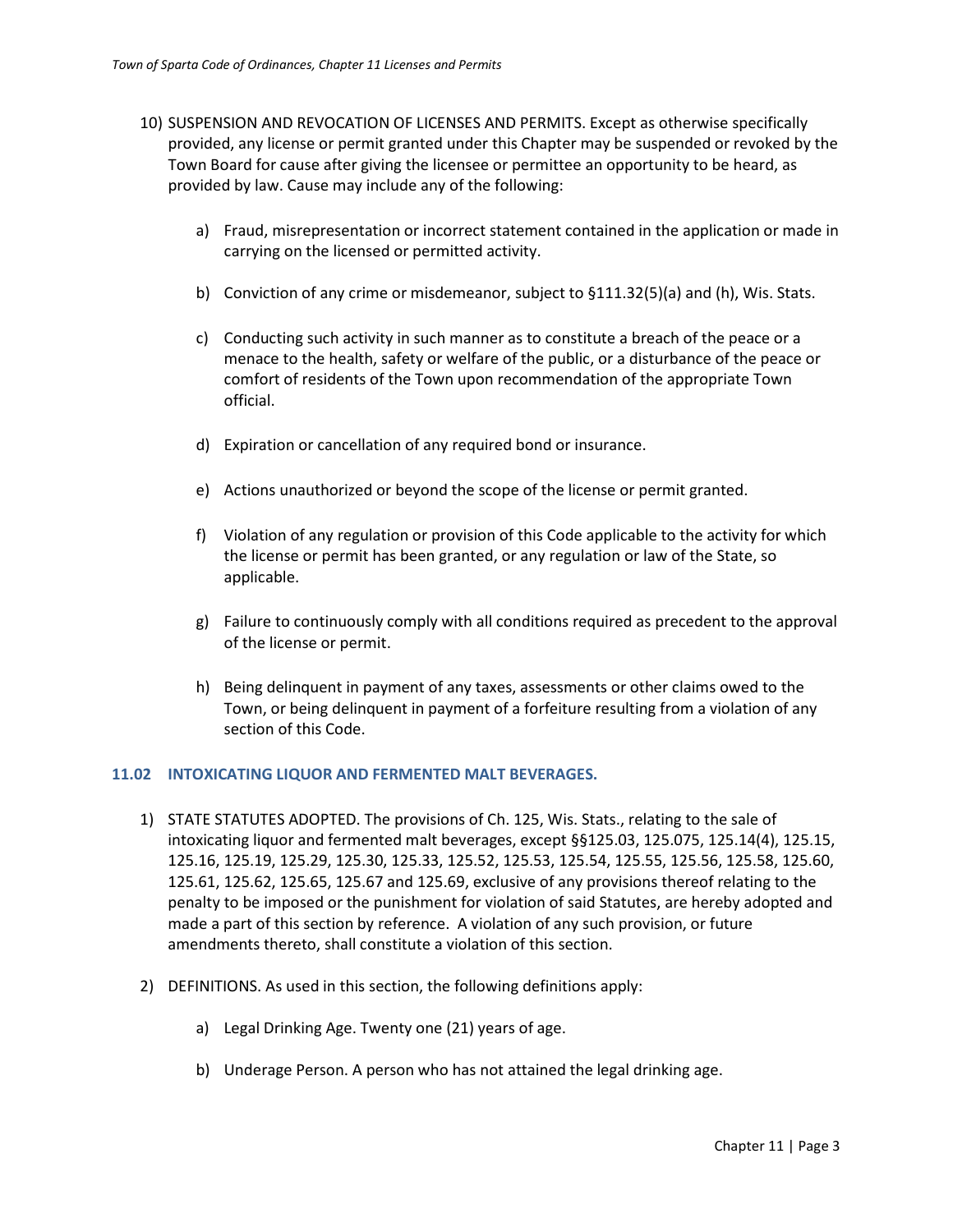- 3) LICENSE APPLICATION. Application for a license to sell or deal in alcohol beverages shall be made in writing on the form prescribed by §125.04(3), Wis. Stats., and shall be filed together with the cost of publication as provided by §125.04(3)(g)6., Wis. Stats. , with the Town Clerk not less than 15 days prior to the granting of the license. However, applications for licenses to be issued under §§125.26(6) and 125.51(4m), Wis. Stats., shall be filed with the Clerk not less than three (3) days prior to the granting of the license. Further, as a condition of granting a liquor license or an operator's license, the applicant shall permit the Town to secure from the Monroe County Sheriff's Department and the Wisconsin Crime Information Bureau a record check of the applicant. No license shall be issued until the fee has been paid.
- 4) APPLICATION INVESTIGATION. The Town Clerk shall notify the Town Board of each new license and permit application and the Board shall review such application and inspect, or cause to be inspected, the premises to determine whether the applicant and the premises sought to be licensed comply with the regulations, ordinances and laws applicable thereto. No license or permit provided for in this section shall be issued without the approval of a majority of the Town Board.
- 5) LICENSE FEES. The fees for issuance of fermented malt beverage and intoxicating liquor licenses shall be as indicated in the most recently adopted Fee Schedule for the Town of Sparta.
	- a) Class "A" Fermented Malt Beverage Retail License. See §125.25, Wis. Stats.
	- b) Class "B" Fermented Malt Beverage Retail License. Issued to organizations enumerated in §125.26, Wis. Stats. See also §125.51(10), Wis. Stats.
	- c) Temporary Class ''B" Beer and Wine License (Picnic). Issued to organizations enumerated in §125.26(6), Wis. Stats. See also §125.51(10), Wis. Stats.
	- d) Class "A" Intoxicating Liquor Retail License. See §125.51(2), Wis. Stats.
	- e) Class "B" Intoxicating Liquor Retail License. See §125.51(3), Wis. Stats.
	- f) Class "C" Wine License. See §125.51(3m) Wis. Stats. See See §125.26(6) Wis. Stats.
	- g) Wholesalers Fermented Malt Beverage License. See §125.28, Wis. Stats.
	- h) Operator's License. No new operator's license shall be granted unless the applicant has successfully completed a Vocational, Technical and Adult Education responsible beverage server training course or is otherwise exempt from such requirement under §125.17(6)(a) , Wis. Stats. The Town Clerk may issue a provisional operator's license to a person who is enrolled in said training course and shall revoke such license if the applicant fails to successfully complete the course.
	- i) Provisional License. See §125.17(5), Wis. Stats.
	- j) Transfer of License. See §125.04(12), Wis. Stats.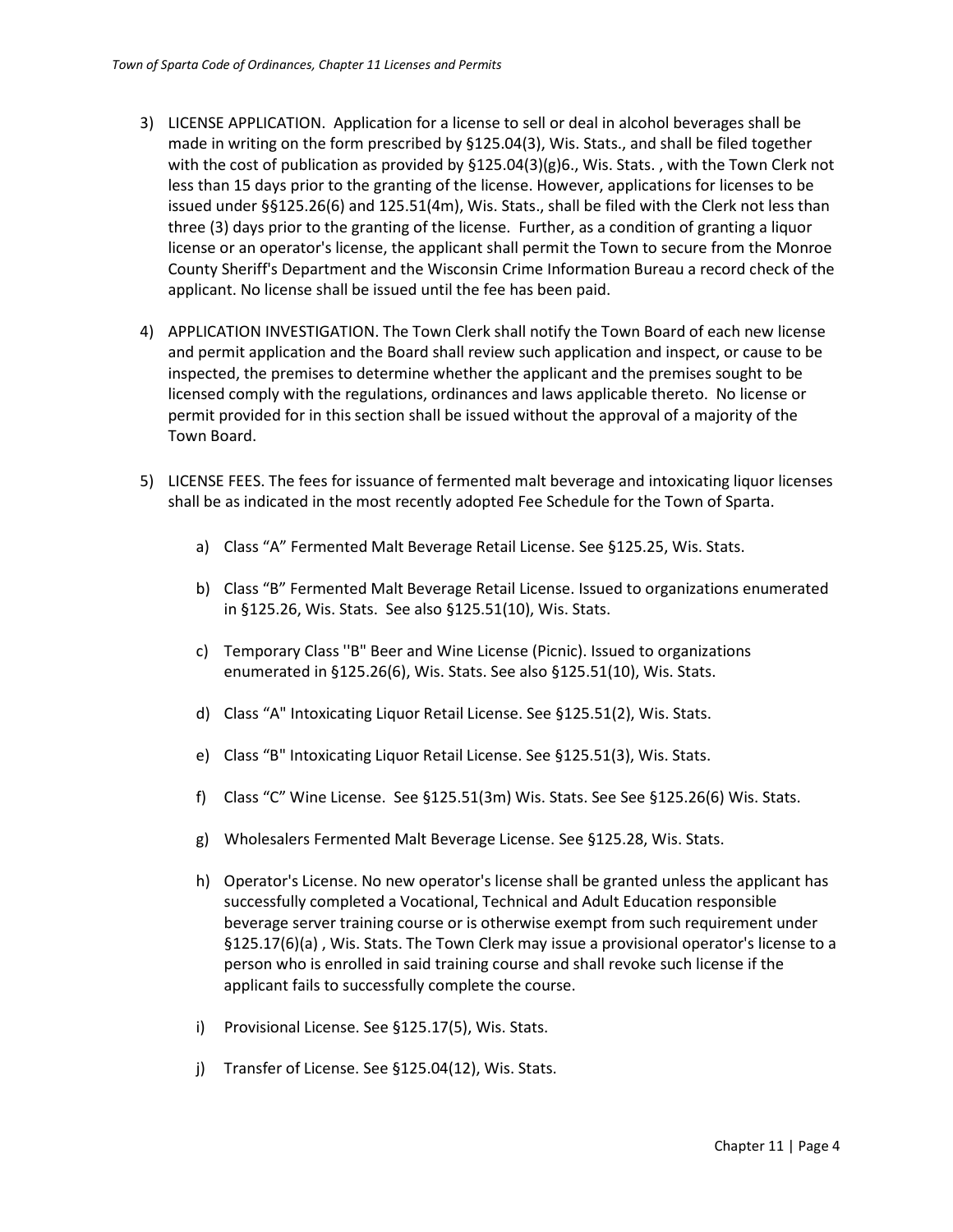- 6) OPERATOR'S LICENSE. All applications for one (1) year operator's licenses, together with the fee, shall be filed in the office of the Town Clerk on or before May 31 of the year the license expires, provided that nothing shall prevent the Town Board from granting any license which is applied for at least five (5) working days before a Town Board meeting at any other time.
- 7) LICENSE REQUIRED. No person shall vend, sell, deal or traffic in, or, for the purpose of evading any law or ordinance, give away any liquor or fermented malt beverages, or cause the same to be done, without having procured a license as provided in this section nor without complying with all provisions of this section, and all Statutes, ordinances and regulations applicable thereto. A license shall be required for each stand, place, room or enclosure or for each suite of rooms or enclosures which are in direct connection or communication to each other where liquor and fermented malt beverages are kept, sold or offered for sale.
- 8) QUALIFICATIONS FOR LICENSES AND PERMITS.
	- a) Natural Persons. Licenses related to alcohol beverages, issued to natural person under this section, may be issued only to persons who:
		- 1.Do not have an arrest or conviction record, subject to §§111.321, 111.322 and 111.335, Wis. Stats.
		- 2.Have been residents of this State continuously for at least one (1) year prior to the date of filing the application for license, except that Class B licenses may be issued to a person who has been a resident of the State continuously for 90 days prior to the date of the application.
		- 3.Have attained the legal drinking age, except that operators' licenses may be issued to any person who has attained the age of eighteen (18).
		- 4.Have submitted proof of having a seller's permit under §77.61(11), Wis. Stats.
		- 5.Have successfully completed within the two (2) years prior to the date of application a responsible beverage server training course as provided in §125.04(5)(a)5., Wis. Stats., unless the applicant held, within the past two (2) years, a Class ''A,'' "Class A'' or ''Class C'' license or a Class "B'' or ''Class B'' license or permit or a manager's or operator's license.

6.Applications shall be accompanied with proof of a negative TB test.

- b) Criminal Offenders. No license or permit related to alcohol beverages may, subject to §§111.321, 111.322 and 111.335, Wis. Stats., be issued under this section to any natural person who has been convicted of a felony unless the person has been duly pardoned.
- c) Corporations. No license or permit may be issued to any corporation unless the agent of the corporation appointed under §125.04(6), Wis. Stats., and the officers and directors of the corporation meet the qualifications of pars. (a)1. and 3. and (b) above, except that par. (a)(2) does not apply to agents.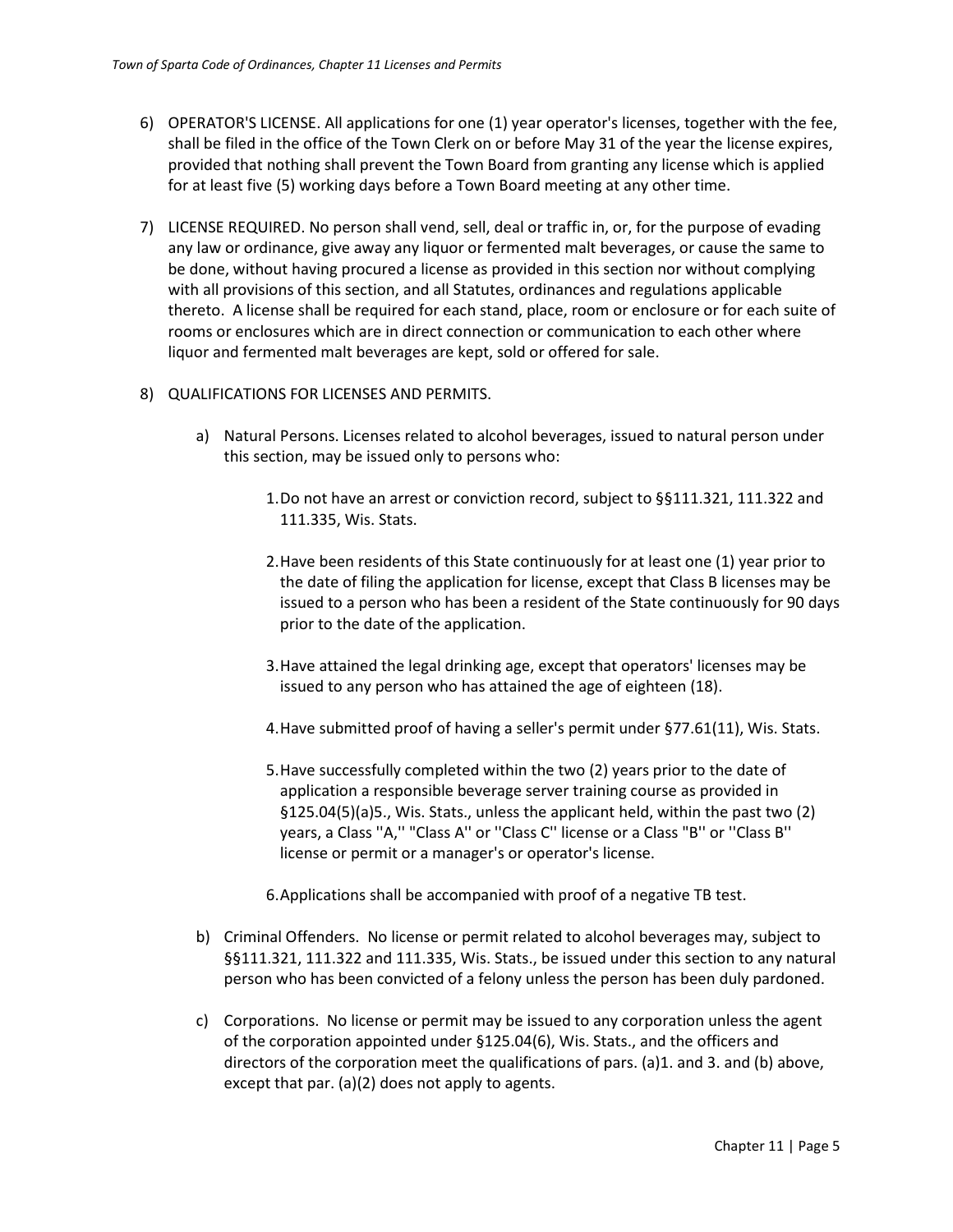# 9) LICENSE QUOTAS.

- a) Class "A" Intoxicating Liquor License Quota. The number of "Class A" liquor licenses to be issued hereunder shall not exceed one (1) license for every 1,000 of population in the Town, as determined by the annual Wisconsin Department of Administration population estimate.
- b) Class "A" Fermented Malt Beverage License Quota. In addition to Class "A" fermented malt beverage licenses issued to the holders of "Class A" liquor license holders under par. (a) above, the number of Class "A" fermented malt beverage licenses shall not exceed one (1) license for every 1,000 determined by the annual Wisconsin Department of Administration population estimate.
- c) "Class B" Intoxicating Liquor License Quota. The number of persons and places that may be issued ''Class B'' intoxicating liquor licenses under this section is limited as provided in §125.51(4), Wis. Stats.
- 10) LICENSE CONDITIONS AND RESTRICTIONS. In addition to the conditions and restrictions imposed by State law on the granting of Class B fermented malt beverage licenses and intoxicating liquor licenses hereunder, the following conditions and restrictions shall apply:
	- a) Consent to Inspection of Premises. It shall be a condition of any license issued hereunder that the licensed premises may be entered and inspected at any reasonable hour by the Town Board without any warrant, and the application for a license hereunder shall be deemed consent to this provision. If such inspection is denied, such denial shall be deemed a violation of this section.
	- b) Violation by Agents or Employees. A violation of this section by a duly authorized agent or employee of a licensee shall constitute a violation of the licensee.
	- c) Sales to Underage Persons Restricted. No alcohol beverage shall be sold, dispensed, given away or furnished to any underage person unless accompanied by a parent, guardian or spouse who has attained the legal drinking age.
	- d) Sales by Clubs. No club shall sell intoxicating liquors or fermented malt beverages except to members and guests invited by members.
	- e) Commencement of Operations. Within 180 days after the issuance of a "Class B" intoxicating liquor license or a "Class B'' fermented malt beverage license, the licensee shall be open for business with adequate stock and equipment. Upon his failure to do business within such time, his license shall be subject to revocation by the Town Board after a public hearing. The Town Board may, for a good cause shown, extend such 180 day period.
	- f) Cessation of Operations. If any licensee shall suspend or cease doing business for 180 consecutive days or more, his Class B intoxicating liquor license and fermented malt beverage license shall be subject to revocation by the Town Board after a public hearing. The Town Board may, for a good cause shown, extend such ninety (90) day period.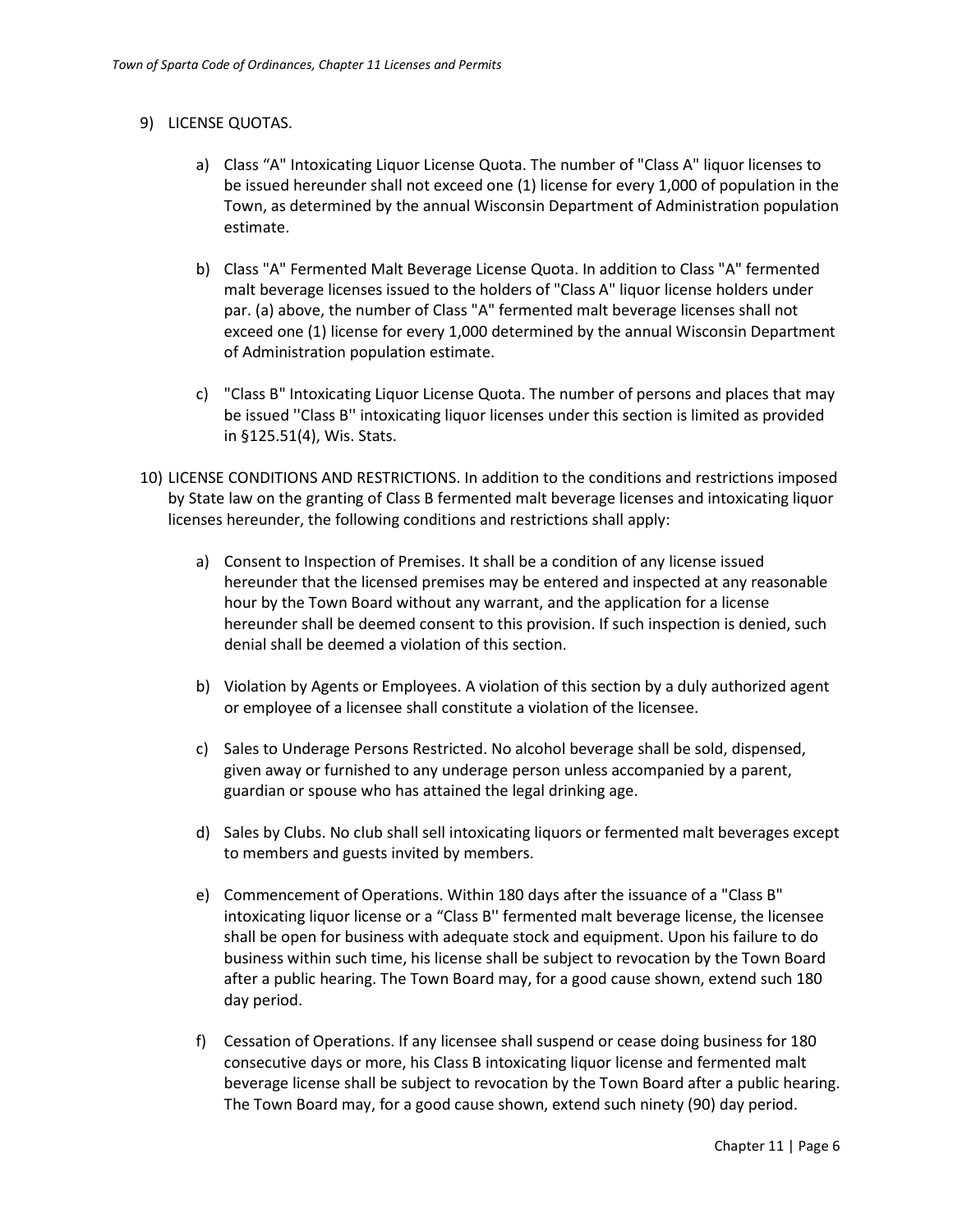- g) Transfer of License. No license shall be transferable from person to person except as provided in §125.04(12)(b), Wis. Stats., or from place to place, except as provided in §125.04(12)(a), Wis. Stats.
- h) Location of Premises Restricted. No retail Class B license shall be issued for premises, the main entrance of which is less than 300 feet from the main entrance of any established public school, parochial school, hospital or church. Such distance shall be measured by the shortest route along the highway from the closest point of the main entrance of such school, church or hospital to the main entrance to such premises.
- i) Safety and Health Requirements. No retail Class B license shall be issued unless the premises to be licensed conform to the sanitary, safety and health requirements of the State Building Code, the State Plumbing Code and the rules and regulations of the State Department of Health and Social Services applicable to restaurants, and also shall conform to all ordinances and regulations of the Town.
- j) Operator on Duty Required. The licensee, a member of his immediate family or a licensed operator must be present at all times in the immediate area open to the public where alcohol beverages are being served.
- k) Disorderly Conduct and Gambling Prohibited. Each licensed premises shall at all times be conducted in an orderly manner and no disorderly, riotous or indecent conduct or gambling shall be allowed at any time on any licensed premises.
- l) Wearing Apparel. All persons involved in the operation of any licensed premises under this section, whether as licensee, member of the immediate family of the licensee, licensed operator, unlicensed operator under the supervision of the licensee or licensed operator, waiter, waitress, entertainer, dancer or any other employee, shall observe the following applicable minimum standards for such licensed premises:
	- 1.The costume, uniform or attire of any female shall be of nontransparent material and must completely cover the breasts at all times. The lower portion of such costume, uniform or attire must be of nontransparent material and completely cover the pubic area, genitals and the buttocks at all times.
	- 2.The costume, uniform or attire of any male shall be of nontransparent material and must completely cover the pubic area, genitals and buttocks at all times.
- m) Posting of Licenses Required. Licenses or permits issued under this section shall be posted and displayed as provided in §125.04(10), Wis. Stats., and any licensee or permittee who shall fail to post his license or permit as therein required shall be presumed to be operating without a license.
- n) Live Music and Dancing. Dancing and live music shall be permitted in any premises holding a "Class B" liquor license, provided that such dancing and music is limited to the building only and does not constitute a nuisance in the neighborhood;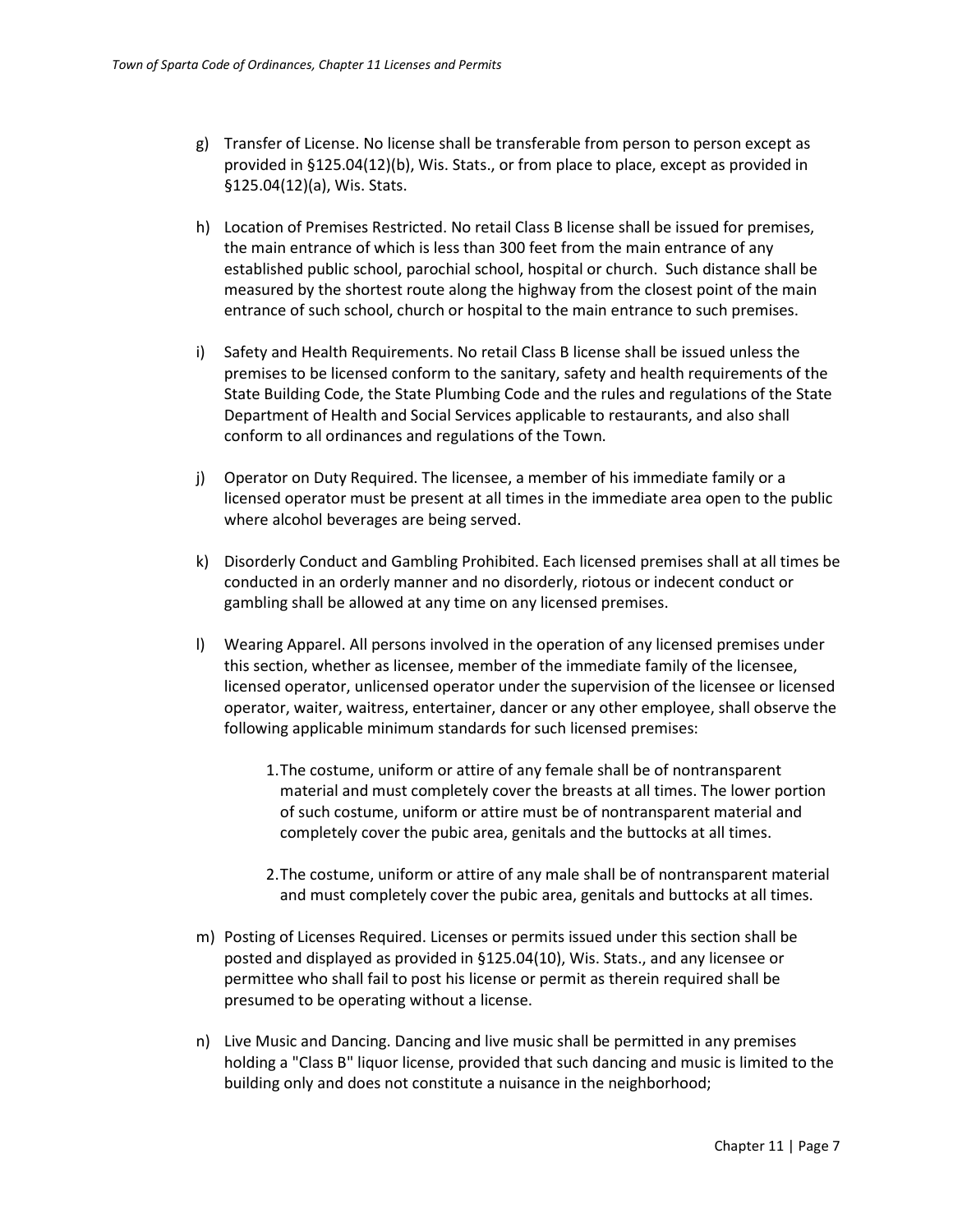- 11) CLOSING HOURS. No premises for which an alcohol beverage license has been issued shall remain open for the sale of alcohol beverages, as follows:
	- a) Wholesale License. Between 5:00 P.M. and 8:00 A.M., except Saturdays when the closing hour shall be 9:00P.M.
	- b) Retail Class B License. No premises shall be open for the sale of intoxicating liquor or fermented malt beverage between the hours of 2:00 A.M. to 6:00 A.M., except on Saturday and Sunday the closing hour shall be 2:30A.M.; on January 1 there are no closing hours.
	- c) Hotels and Restaurants. Hotels and restaurants, the principal business of which is the furnishing of food and/or lodging to patrons, shall be permitted to remain open after closing hours for the conduct of regular business, but shall not sell intoxicating liquors or malt beverages during the closing hours stated in par. (b) above.
	- d) Presence on Premises After Closing Hour Restricted.
		- 1.Any person who is not an employee of the licensee who remains on the premises after the designated closing hour is subject to ,the penalties as provided in this chapter.
		- 2.Any person, while on the premises after closing hours, must be actively engaged in bona fide business activities and may not consume alcohol beverages.

## 12) SALE OF CLASS B PACKAGED GOODS.

- a) Sale Restrictions. Pursuant to §125.51(3)(b), Wis. Stats., no person may sell intoxicating liquor in an original unopened package, container or bottle for consumption away from the premises in excess of four (4) liters at any one time on any premises for which any ''Class B'' intoxicating liquor license or combination Class B alcohol beverage license has been issued. However, packaged goods sales of fermented malt beverages and wine from such premises may be made in any quantity.
- b) Hours of Sale. Between the hours of 12:00 midnight and 8:00 A.M., no person may sell any packaged goods from any Class B licensed premises.

#### 13) UNDERAGE PERSON; PRESENCE IN PLACES OF SALE.

a) Restrictions. Pursuant to §125.07(3), Wis. Stats., an underage person not accompanied by his parent, guardian or spouse who has attained the legal drinking age may not enter or be on any premises for which a license or permit for the retail sale of alcohol beverages has been issued, for any purpose except the transaction of business pertaining to the licensed premises with or for the licensee or his employee. The business may not be amusement or the purchase, receiving or consumption of edibles or beverages or similar activities which normally constitute activities of a customer of the premises.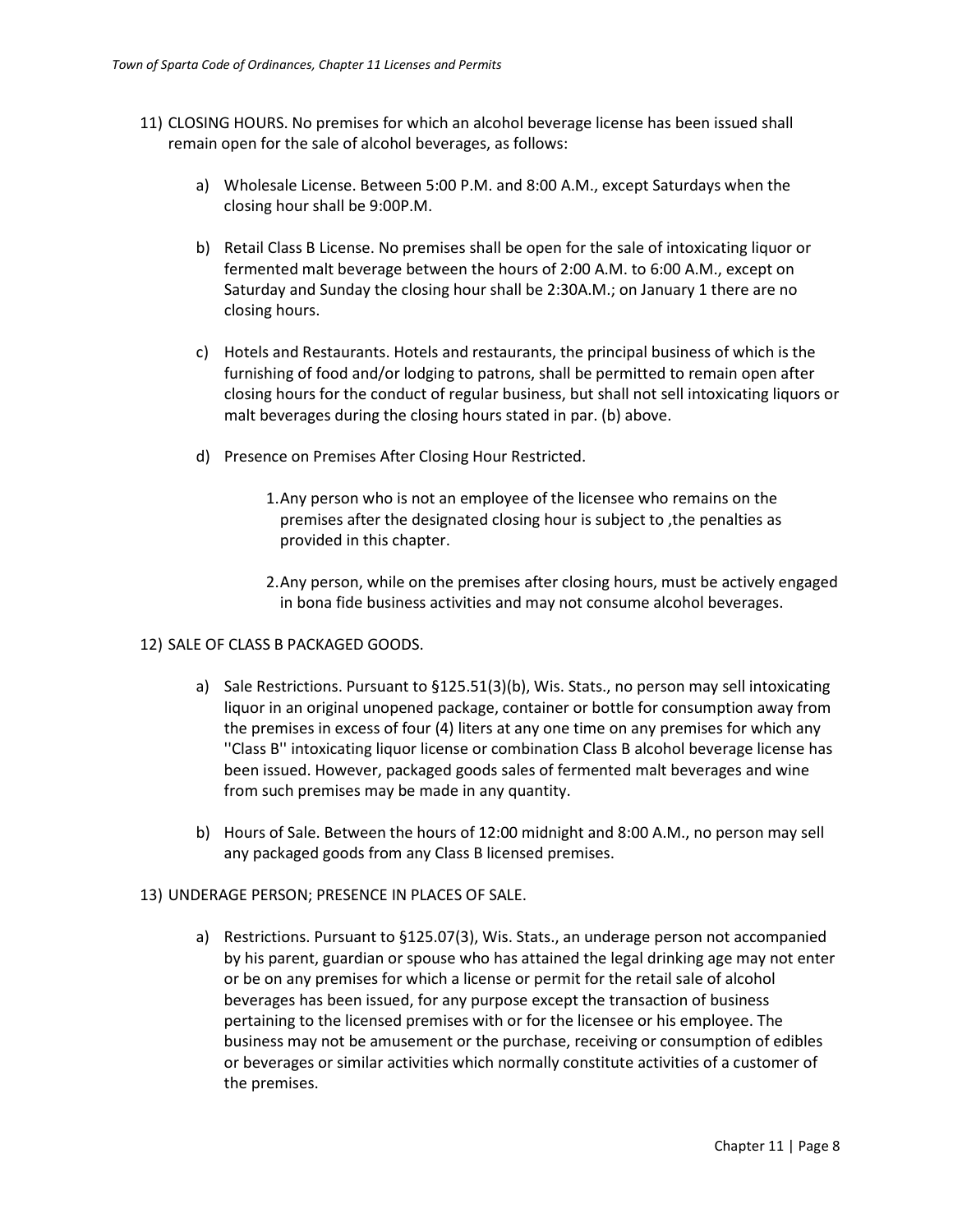- b) Exceptions. Paragraph (a) above shall not apply to:
	- 1.An underage person who is a resident, employee, lodger or boarder on the licensed premises.
	- 2.Licensed restaurants where the principal business is that of a restaurant.
	- 3.A person who is at least eighteen (18) years of age and who is working under a contract with the licensee to provide entertainment for customers on the premises.
	- 4.An underage person who enters on Class "B" or "Class B" premises on dates specified by the licensee when no alcohol beverages will be consumed, sold or given away. The licensee shall notify the Town Clerk of such specified dates; unless all alcohol beverages are stored in a locked portion of the premises, the licensee or a licensed operator must be on the premises at all times.

#### 14) UNDERAGE PERSON; CONSUMPTION AND POSSESSION OF ALCOHOL BEVERAGES.

- a) Restrictions. Pursuant to §125.07(4)(b) and (bm), Wis. Stats., any underage person not accompanied by a parent, guardian or spouse who has attained the legal drinking age may not knowingly possess or consume alcohol beverages.
- b) Exceptions. An underage person may possess alcohol beverages if employed by any of the following:

1.A brewer.

- 2.A fermented malt beverages wholesaler.
- 3.A permittee other than a Class "B" or "Class B" permittee.

4.A facility for the production of alcohol fuel.

- 5.A retail licensee or permittee under the conditions specified in §125.32(2) or 125.68(2), Wis. Stats., or for delivery of unopened containers to the home or vehicle of a customer.
- c) Selling or Serving Alcohol Beverages. Pursuant to §125.32(2) and 125.68(2), Wis. Stats., any underage person who is at least eighteen (18) years of age may sell or serve alcohol beverages on any Class B premises, provided that such underage person is a licensed operator or is under the immediate supervision of the licensee, agent or manager, or a licensed operator, who is on the premises at the time of such sale or service.

## 15) REVOCATION AND SUSPENSION OF LICENSES.

a) Procedure. Except as hereinafter provided, the provisions of §125. 12(2) and (3), Wis. Stats., shall be applicable to proceedings for revocation or suspension of licenses or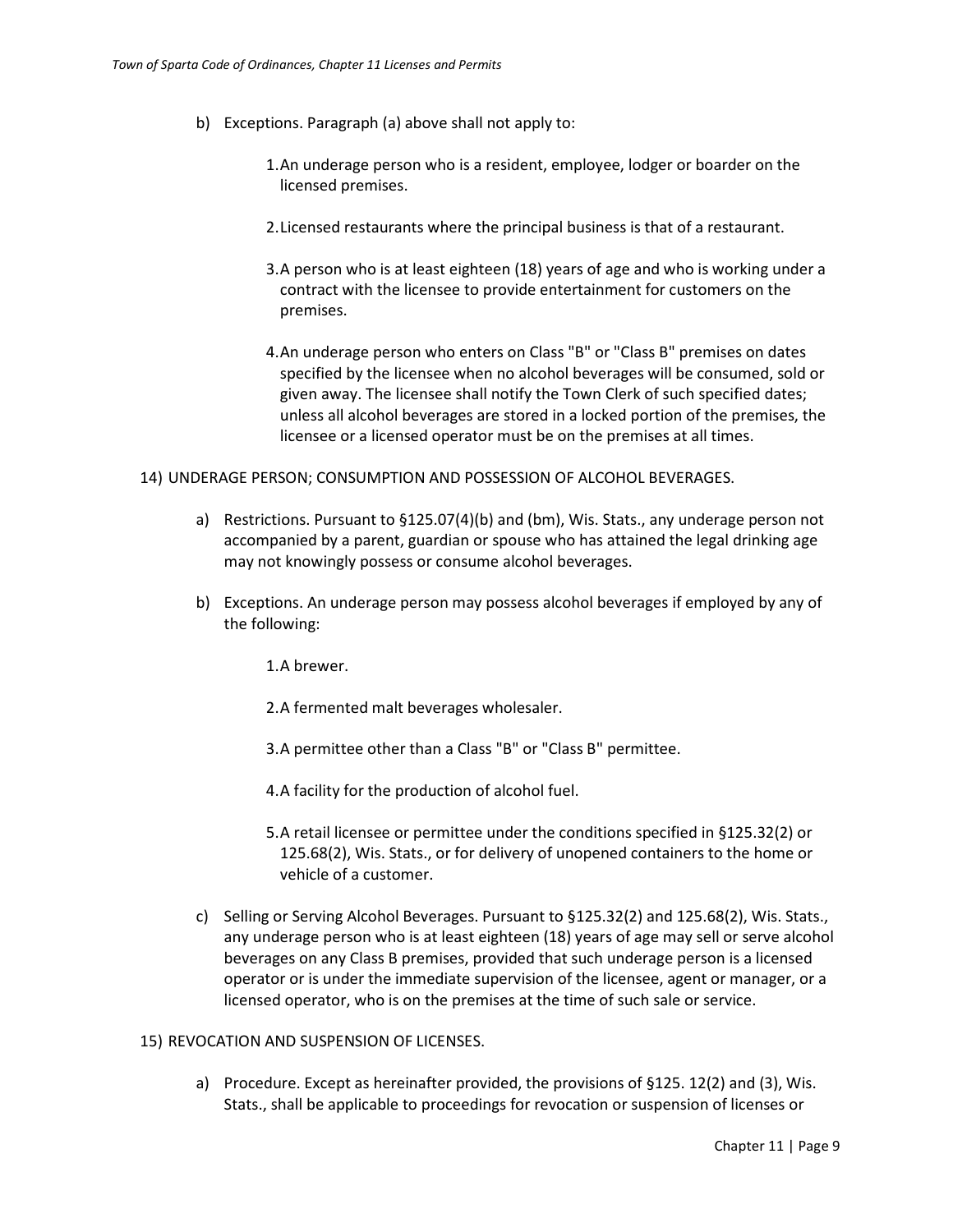permits granted under this section. Revocation or suspension proceedings may be initiated upon written complaint by the Town Chairperson or by the Town Board upon its own motion.

- b) Repossession of License or Permit. Whenever any license or permit shall be revoked or suspended pursuant to this subsection, the Town Clerk shall notify the licensee or permittee and the Sheriff of such revocation or suspension and the Sheriff shall take physical possession of the license or permit wherever it may be found and file it in the office of the Clerk.
- c) Effect of Revocation of License. No license shall be issued for any premises if a license covering such premises has been revoked within six (6) months prior to application. No license shall be issued to any person who has had a license issued pursuant to this section revoked within twelve (12) months prior to application.

#### <span id="page-9-0"></span>**11.03 CIGARETTE RETAILER LICENSE.**

- 1) REQUIRED. No person shall sell cigarettes in the Town without first obtaining a license from the Town Clerk. The provisions of §134.65, Wis. Stats., are hereby adopted and made a part of this section by reference.
- 2) LICENSE FEE. The license fee shall be as indicated in the most recently adopted Fee Schedule for the Town of Sparta.

## <span id="page-9-1"></span>**11.04 MONETARY OPERATED MACHINES.**

- 1) DEFINITION. A monetary operated machine is any machine activated by the insertion of a coins, paper monies, debt or card and designed for amusement of the person operating the device or the sale of certain products, including, but not limited to, jukeboxes; video and pinball machines; pool, shuffleboard and similar games; and cigarette, newspaper, food and beverage vending machines.
- 2) LICENSE REQUIRED. No person shall install, lease or set up any coin operated machine for use on any premises in the Town without first obtaining a license from the Town Clerk.
- 3) APPLICATION.
	- a) Application for a license hereunder shall be made to the Town Clerk on a form furnished by the Clerk. The following information shall be required:
		- 1.The applicant's name.
		- 2.Type, brand and general description of all machines.
		- 3.Identifying numbers of all machines.
		- 4.Location of machines.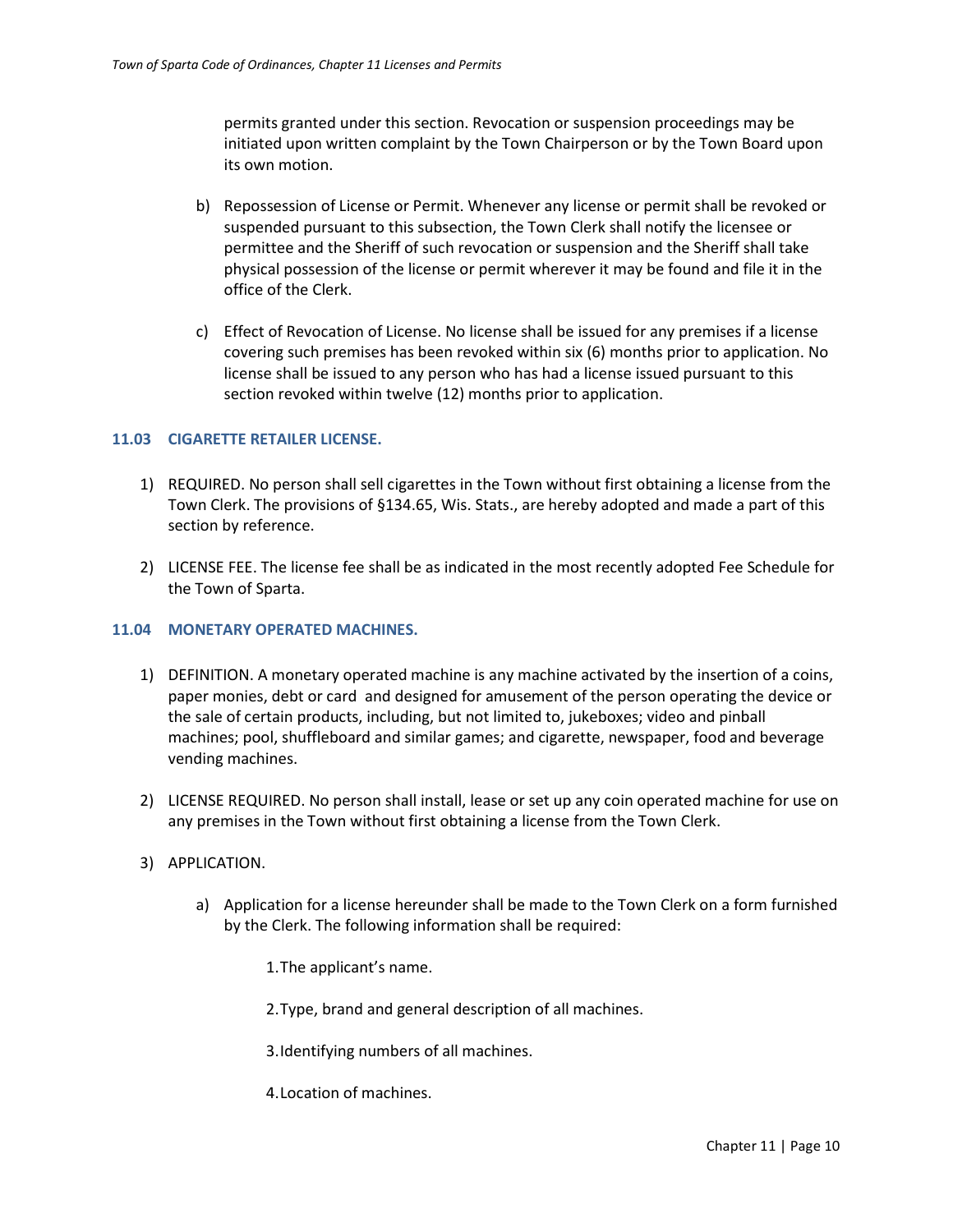- b) The applicant shall consent in such application to reasonable inspection of his devices to determine ownership and character of the device.
- 4) FEE. The fee for a license hereunder shall be as indicated in the most recently adopted Fee Schedule for the Town of Sparta.
- 5) POSTING OF LICENSES. All licenses for monetary operated machines shall be attached in plain view upon the respective licensed devices.
- 6) PRIZES AND GAMBLING PROHIBITED. No person shall offer, make, give or award any prize, money or coin to any person through or by reason of the use or operation of a coin operated machine. No licensee shall permit his monetary operated devices to be used for gambling purposes.

## <span id="page-10-0"></span>**11.05 JUNK DEALERS.**

- 1) LICENSE REQUIRED. No person shall engage in the business of buying, selling, gathering, delivering or storing old iron, brass, copper or other base metals, paper, rags or glass, any recyclable material unless no value is given therefor, and all articles and things discarded as manufactured articles commonly referred to as "junk," without first obtaining a license from the Town Board. No Town license shall be issued until the applicant has obtained a State Salvage Dealers License under §218.205, Wis. Stats.
- 2) EXCEPTION. No license shall be required for the storage of wrecked motor vehicles stored within service garages and filling stations or on any service garage or filling station site, as provided in sec. 10.06 of this Code.
- 3) APPLICATION. Applications for such license shall be made on forms supplied by the Town Clerk and filed with the Town Clerk.
- 4) LICENSE FEE. The license fee shall be as indicated in the most recently adopted Fee Schedule for the Town of Sparta. The license year shall commence on July 1 of each year.
- 5) REFERRAL TO TOWN BOARD. The application shall be referred to the Town Board which may grant, grant with conditions, or deny the license.
- 6) RESTRICTIONS APPLICABLE TO JUNK DEALERS.
	- a) No junk shall be displayed or stored outside the fenced area of the premises.
	- b) No licensee hereunder shall conduct his business or any operation pertaining to such occupation on Sundays.
	- c) No licensee shall conduct his business in such manner as to disturb unduly the peace and quiet of the neighborhood. The premises shall at all times be kept in a clean and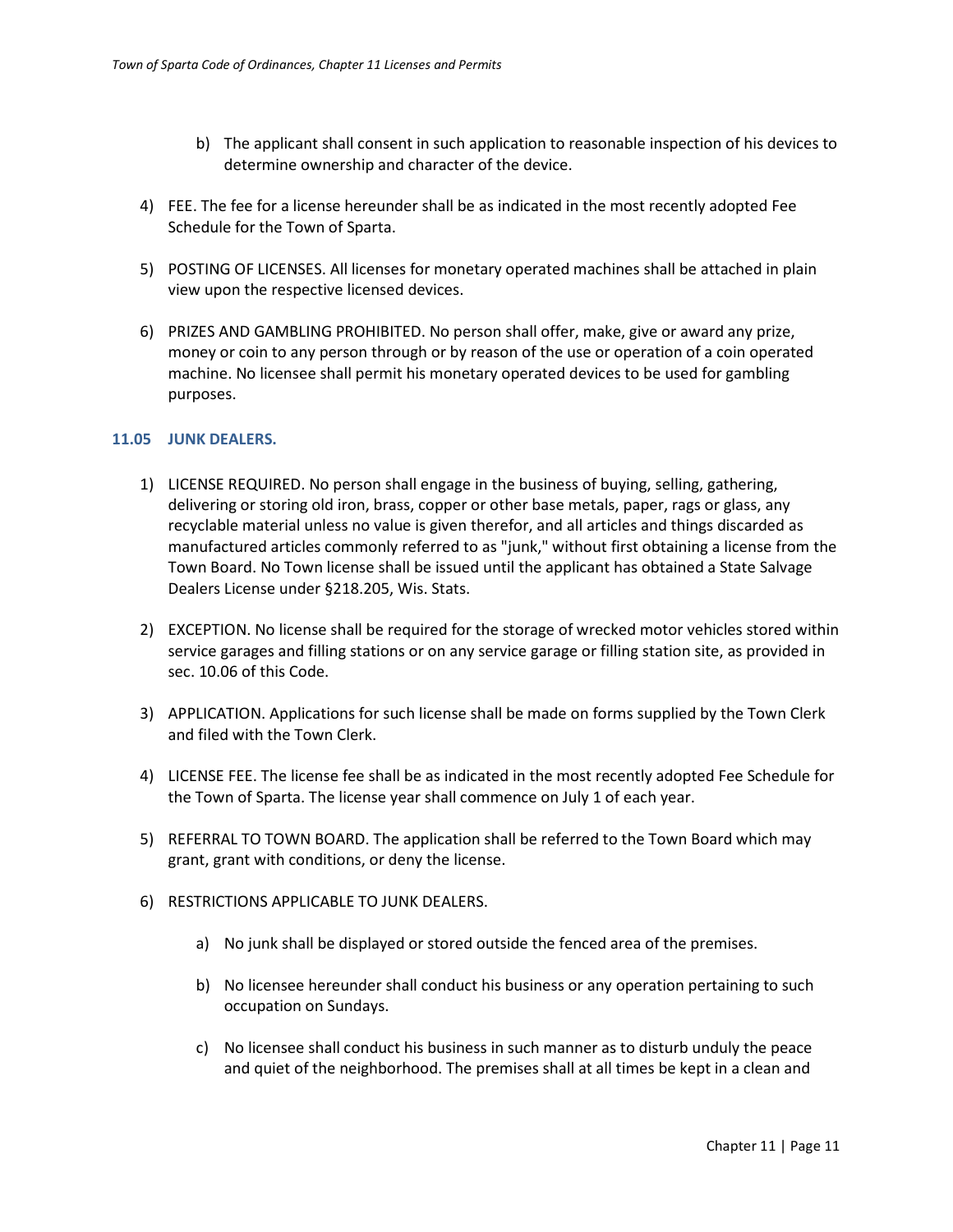wholesome condition and in full compliance with this section and in accordance with the reasonable rules, regulations and directions of the Town Board.

- d) No more than fifteen (15) junked cars shall be stored at any one time and no car shall remain on the premises more than sixty (60) days.
- e) Effective means for the elimination of the rodents and vermin commonly infesting junk yards shall be administered by all licensees hereunder.
- f) Every license hereunder shall comply with all applicable provisions of this Code and all applicable State and Federal laws and regulations.
- g) Every junk dealer shall keep a record of all copper, brass, guns, watches and other valuable materials purchased with the name and address of the person from whom purchased, the kind and quantity purchased, the serial number of the item purchased, and the date of the transaction. Such record shall be entered in a book which shall be open to inspection by police officers at any time.
- h) No junk shall be purchased from any person under sixteen (16) years of age without the written consent of the parent or guardian of such person.

## 7) REVOCATION AND SUSPENSION OF LICENSE.

- a) Upon complaint being made in writing by any official of the Town to the Town Board that any licensee hereunder has violated any of the provisions of this section, the Town Board shall cause a summons and complaint to be served upon the licensee to appear before it at the time specified in the summons, which shall be not less than ten (10) days after the date of the service thereof, to show cause why his license shall not be revoked or suspended. The Town Board shall thereupon proceed to hear the matter and, if it finds that the allegations of such complaint are true, may revoke or suspend the license of such person. The provisions hereunder shall not be effective unless the licensee has received a copy of the complaint from the designated Town Agent and such licensee has been given a reasonable time to correct the condition complained of or to otherwise satisfy such complaint.
- b) Whenever a license is revoked, the licensee shall have a period of forty-five (45) days from the date of such revocation to liquidate his business, during which time he shall be required to comply with all the terms and conditions of this section.

## <span id="page-11-0"></span>**11.06 MOBILE HOMES AND MOBILE HOME PARKS.**

- 1) STATE STATUTES ADOPTED BY REFERENCE. The provisions of §66.0435, Wis. Stats., and the definitions therein are hereby adopted by reference.
- 2) PARKING OUTSIDE LICENSED MOBILE HOME PARKS.
	- a) Restricted.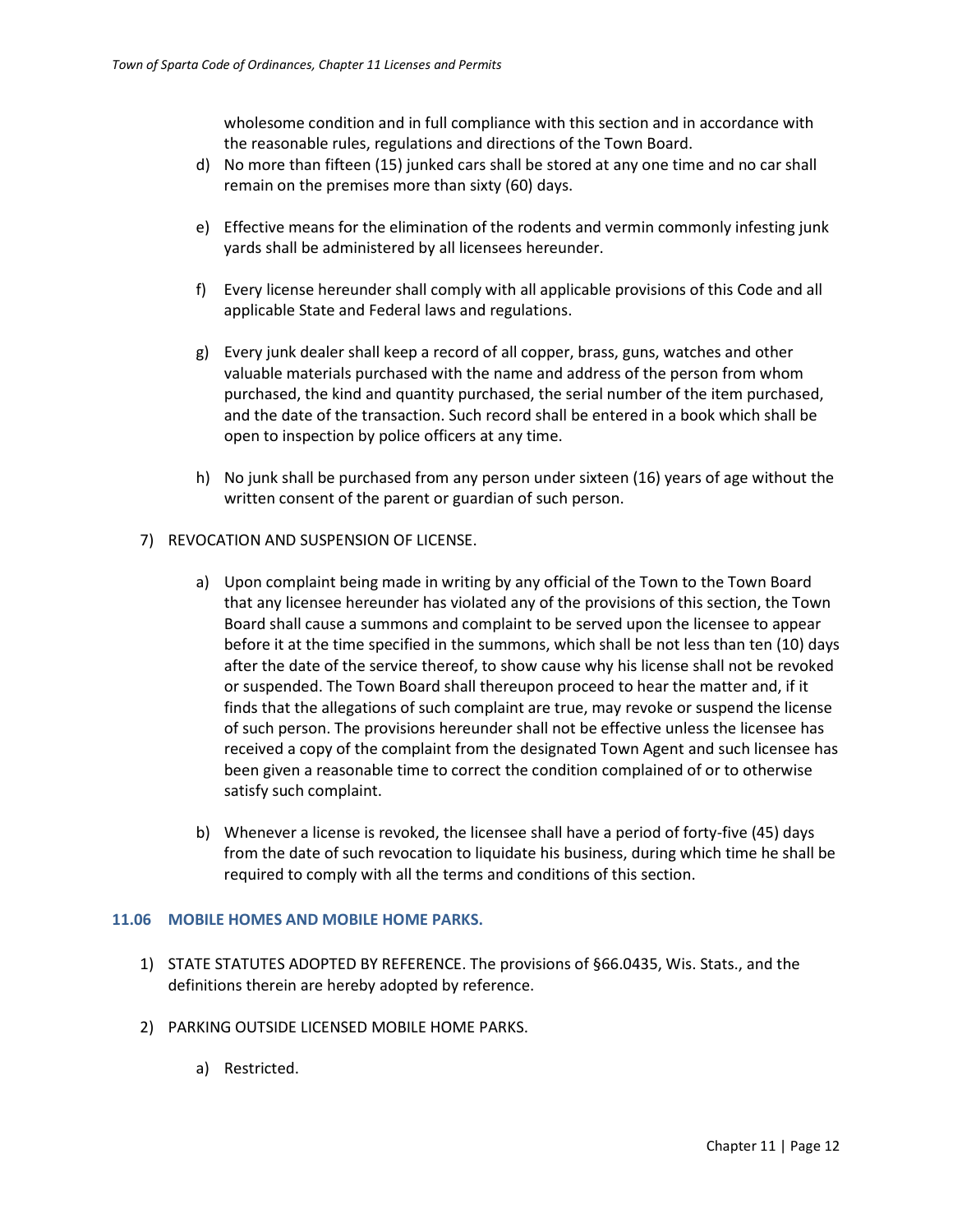- 1.No occupied mobile home shall be permitted to be located in the Town unless the same is in a licensed mobile home park, except those mobile homes occupied outside of a mobile home park on the effective date of this section.
- 2.No unoccupied mobile home shall be used for storage in the Town.
- b) Exception. Paragraph (a) above is not intended to restrict the location of one-family manufactured homes which meet the applicable one-family standards set forth in Ch. 101, Wis. Stats.
- c) Manufactured Homes. A manufactured home which is certified and labeled as a manufactured home under 42 USC §5401-5426, may be located in a mobile home park or on any lot or parcel in the Town in compliance with the Monroe County Zoning Ordinance or the City of Sparta Zoning Ordinance, whichever is applicable.
- 3) PARK LICENSE REQUIRED. No person shall establish or operate upon property owned or controlled by him within the Town a mobile home park without having first secured a license therefor from the Town Board. The application for such license shall be filed with the Town Clerk and shall be accompanied by a fee as indicated in the most recently adopted Fee Schedule for the Town of Sparta. Such parks shall comply with Wis. Adm. Code H77, which is hereby adopted by reference.
- 4) ADDITIONS TO PARKS. Licensees of mobile home parks shall furnish information to the Town Clerk and Assessor on such homes added to their parks within five (5) days after their arrival on forms furnished by the Clerk.
- 5) PARKING PERMIT FEES. There is imposed on each mobile home located in the Town a parking permit fee, such amount to be determined in accordance with §66.0435, Wis. Stats. The fees shall be paid to the Town Clerk, monthly, on or before the 10th day of the month for which they are due. It shall be the full and complete responsibility of the licensee of a mobile home park to collect such fees from each mobile home therein and to remit such fees to the Clerk. Failure to do so is to be treated like a default in payment of personal property taxes and subject to all procedures and penalties applicable under Chs. 70 and 74, Wis. Stats.
- 6) TEMPORARY USE. This section shall not prohibit the temporary use of any mobile home or recreational vehicle by the personal guests of the owner of property within the Town provided such use shall be limited to fifteen (15) days in any one (1) calendar year. With the permission of the Town Board, the owner of property whose dwelling has been substantially damaged by fire or other accidental means may be permitted to keep a mobile home in the Town for a period of not to exceed four (4) months upon payment in advance of the monthly parking permit fee required under this section.
- 7) TERMINATION OF PERMISSION TO MAINTAIN MOBILE HOME. The Town Board shall have the power, after notice to the owner of any mobile home, the occupant thereof, or the owner of the land on which it is located, to require such mobile home to be removed from the Town if such mobile home has fallen into neglect, is unfit for dwelling purposes, is a detriment to the valuation of adjoining properties, or if any provision of this section has been violated.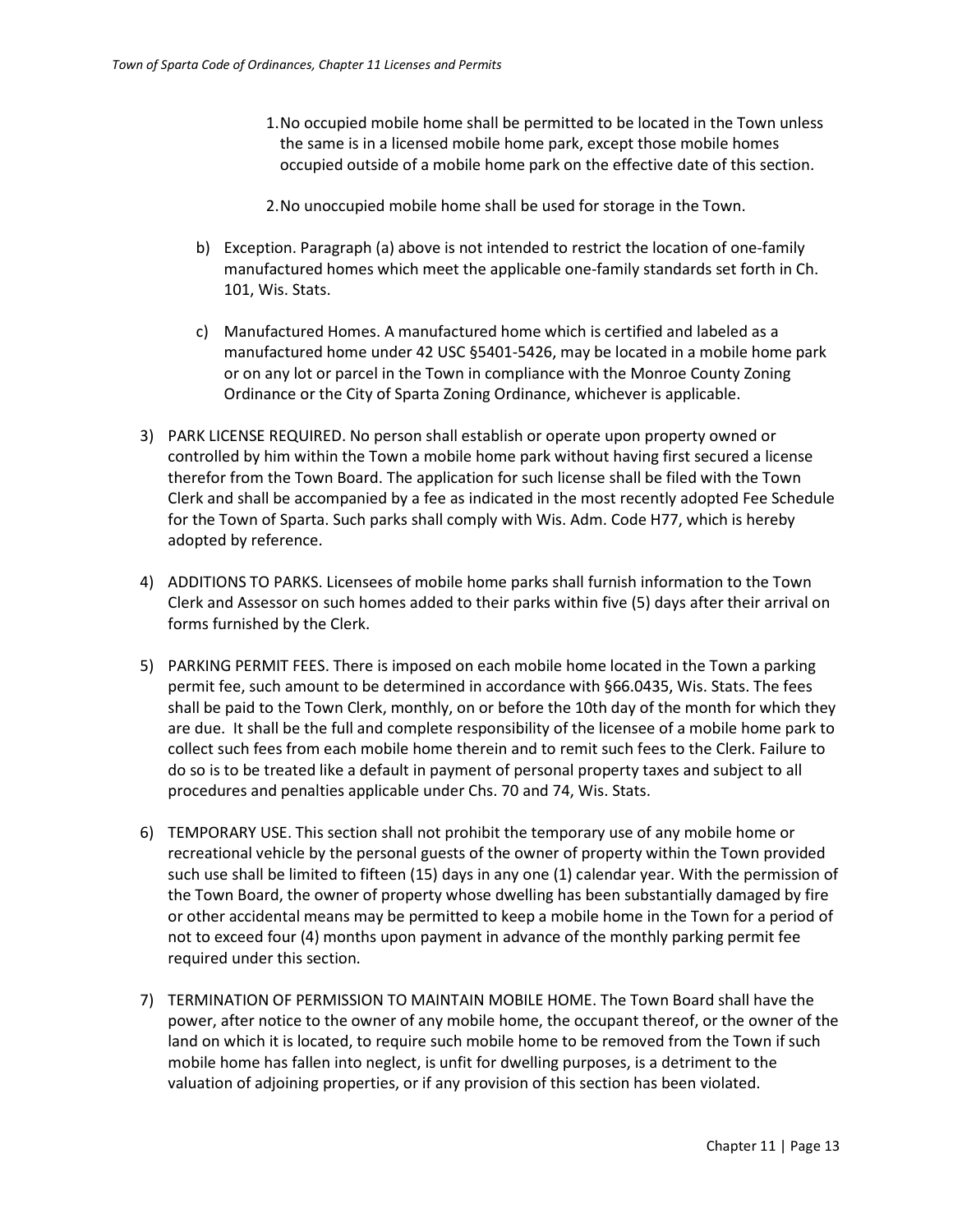- 8) MOBILE HOME PARK DESIGN, CONSTRUCTION AND MAINTENANCE REQUIREMENTS.
	- a) Unique Design. Although the following standards are mandatory, nothing herein should be construed to prevent or limit the submission of unique, innovative designs to the Town Board. Such designs are encouraged and, if approved by the Town Board, can be permitted through the variance procedure described herein.
	- b) Park Size. The minimum size of any mobile home park shall be ten (10) acres.
	- c) Lot Size.

| 1. Lot dimensions and area shall be as follows: |                       |  |  |  |  |
|-------------------------------------------------|-----------------------|--|--|--|--|
| Width                                           | 50 ft. minimum        |  |  |  |  |
| Depth                                           | 100 ft. minimum       |  |  |  |  |
| Area                                            | 5,000 sq. ft. minimum |  |  |  |  |

- 2.All lots shall abut on a private street within the park for at least thirty (30) feet and shall have unobstructed access to said street. No lot shall abut on a Town street, right-of-way or property line of the park.
- 3.Corner lots located on the inside of any corner shall be of extra width sufficient to maintain front setback requirements on both streets.
- 4.No mobile home unit shall be parked outside of a designated lot.
- 5.The corners of each lot shall be clearly staked so that an occupant can easily determine his lot boundaries.
- d) Setbacks. The following setback requirements shall apply to each mobile home on each lot:

| Front yard setback | 20 ft. minimum |
|--------------------|----------------|
| Rear yard setback  | 10 ft. minimum |
| Side yard setback  | 10 ft. minimum |

- e) Streets.
	- 1.Each private street and parking area shall be paved within two (2) years after initial construction thereof.
	- 2.A street light shall be placed at each street corner within the park, at each entrance to the park and at such places along the street that the distance between each light does not exceed 225 feet as measured down the center line of the street.
	- 3.All streets shall be maintained and plowed by the owner.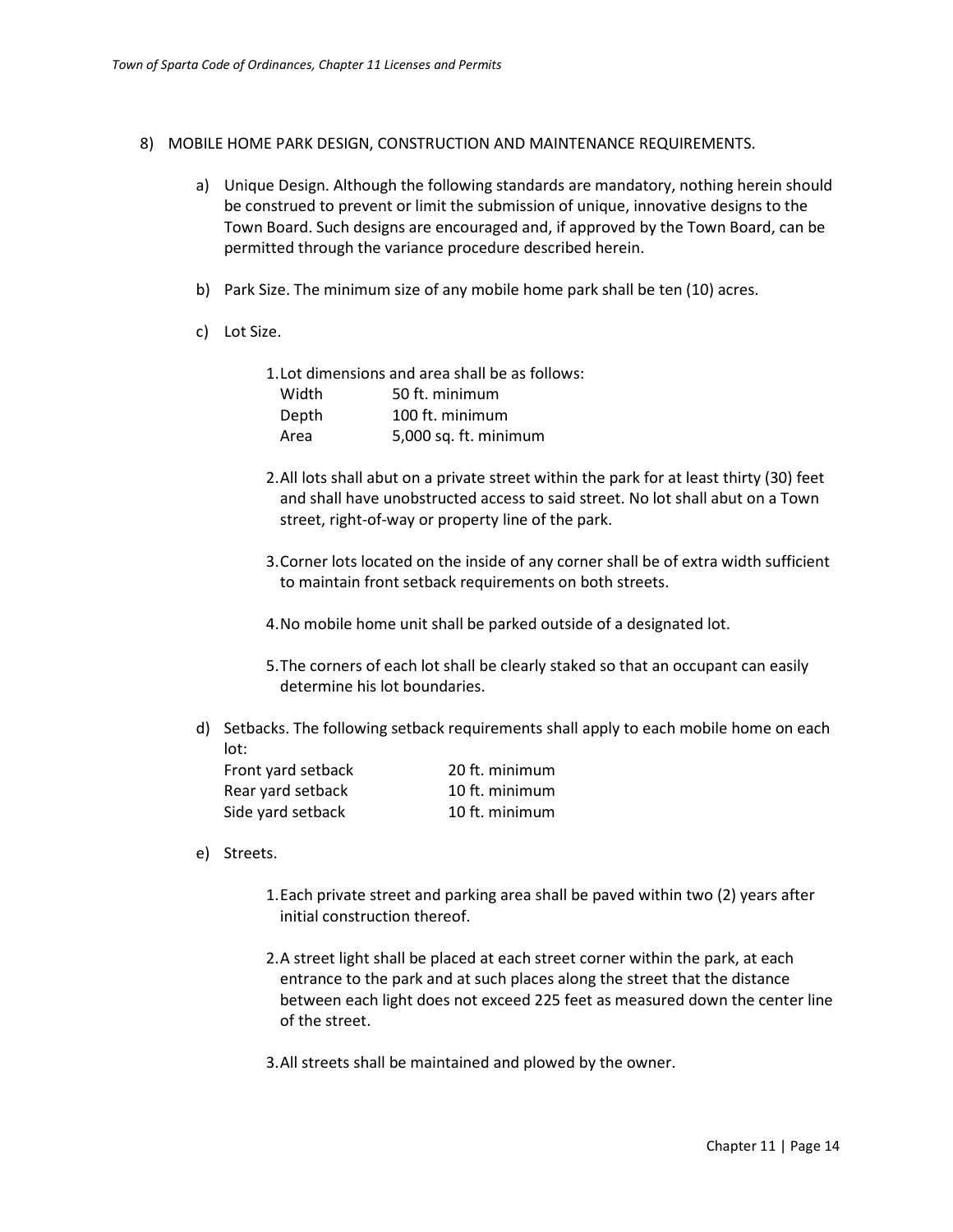## f) Parking.

- 1.Each lot shall have an off-street parking space having either a minimum width of twenty (20) feet and a minimum depth of twenty-four (24) feet, or a minimum width of twelve (12) feet and a minimum depth of forty (40) feet.
- 2.If parking on any street is prohibited within the park, an additional parking area within the park shall be established containing one parking space for every five (5) lots or fraction thereof which abut on a street where parking is prohibited.
- 3.No parking shall be permitted on lot yards.
- g) Walkways.
	- 1.Walkways not less than three (3) feet wide and comprised of a hard surface shall be provided from the parking area of each lot up to and including the steps to the front door of each mobile home.
	- 2.Walkways shall be installed on each lot within one (1) month of the occupancy of the lot, except in those cases where winter weather conditions require a longer period.
- h) Utilities.

1.Water, sewer, gas and electrical utilities shall be provided for each lot.

2.All utilities, including telephone and cable TV, shall be placed underground.

3.Each lot shall be furnished with a minimum 200 amp electrical service.

- i) Open Areas.
	- 1.Each park shall have one or more designated open areas which shall be easily accessible to all park residents, which shall not include a street or the park boundary, and which shall be so located as to be free of traffic hazards.
	- 2.The total size of such open areas shall be a minimum of five percent (5%) of the total land area of the park.
	- 3.For every twenty-five (25) lots in the park, there shall be at least one (1) open area in the park having a minimum size of 5,000 square feet.
- j) Landscaping.

1.Each lot shall be planted with at least two (2) trees, one of which shall be a deciduous tree.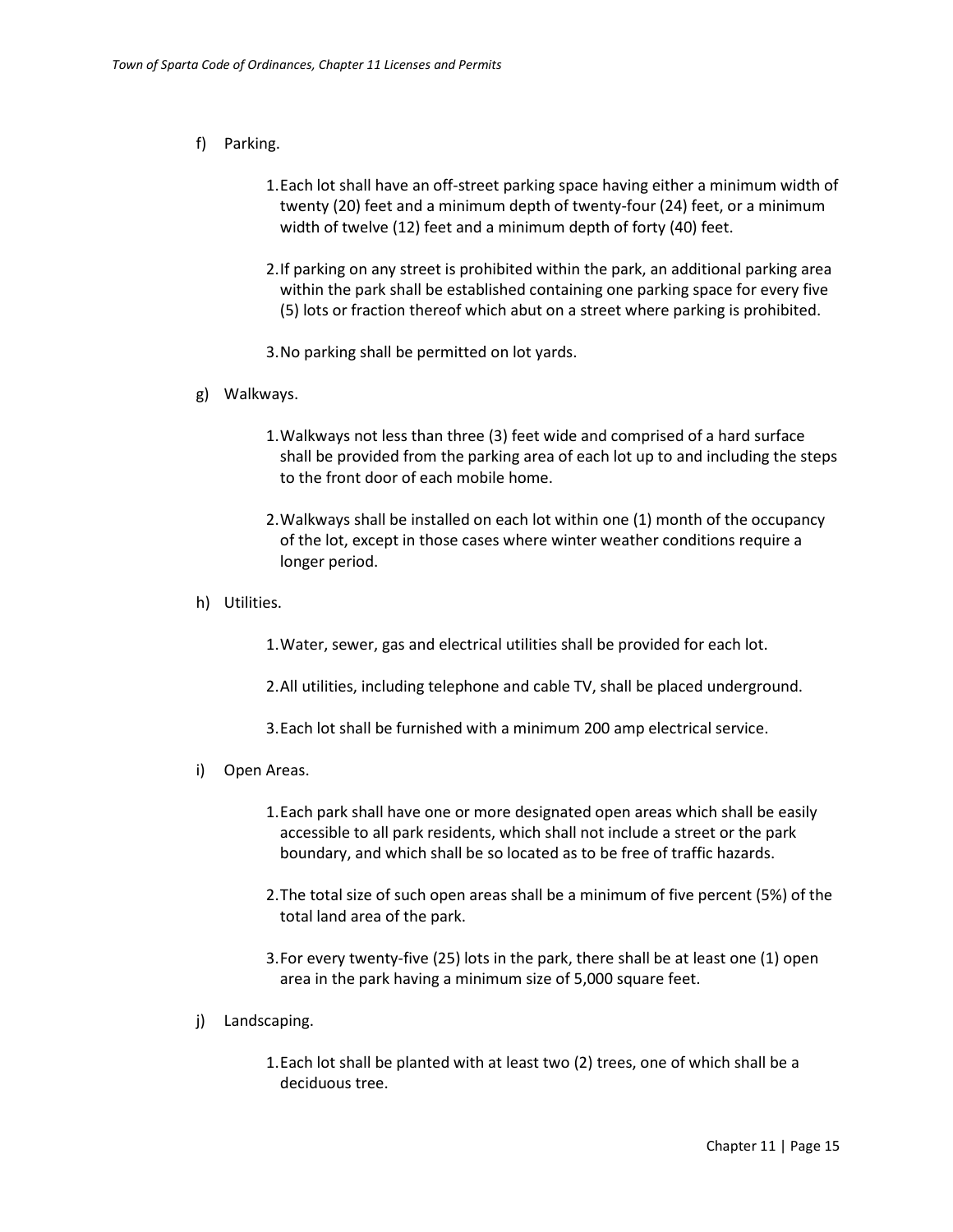- 2.All lots shall be sodded or planted in grass within two (2) months of occupancy of the lot, except where winter weather condition require a longer period.
- 3.Trees, grass and landscape material shall be properly maintained and replaced to conform to the approved landscape plans and specifications.

## k) Park Boundary.

- 1.A buffer zone shall be placed around the entire perimeter of the park. Each lot within the park shall be set back from the park perimeter a minimum of five (5) feet.
- 2.A visual screen consisting of compact hedges, decorative fences, coniferous trees and shrubs, and other landscape materials approved by the Town Board shall be installed and maintained in the five (5) foot buffer zone described in subpar.1 above to substantially inhibit eye-level vision of the interior of the park from any adjacent street or property.
- 3.The five (5) foot buffer zone described in subpar.1 above shall be maintained by the owner free of rubbish, debris, weeds and paper.
- l) Mobile Home Installation.
	- 1.Each mobile home shall be placed and leveled on stands or block piers consisting of a 16" x 16" x 4" deep concrete solid base, with a double tier of eight (8) inch cement core blocks on the cement base, and with wood shimming resting on the concrete blocks.
	- 2.Each mobile home shall be secured with tie-downs and anchoring equipment.
	- 3.All mobile home units shall have skirts around the entire mobile home made of plastic, fiberglass, aluminum, metal or vinyl and shall be of a permanent color or painted to match the mobile home so as to enhance the general appearance thereof.

#### m) Outbuildings.

- 1.Only one outbuilding may be placed on each lot.
- 2.The following setback requirements shall apply to each outbuilding on each lot:

| Front yard setback | 20 ft. minimum |
|--------------------|----------------|
| Rear yard setback  | 3 ft. minimum  |
| Side yard setback  | 3 ft. minimum  |

- 3.All outbuildings, except for automobile garages, shall be located in the rear onehalf  $(Y_2)$  of the lot.
- 4.No outbuildings shall exceed one (1) story in height.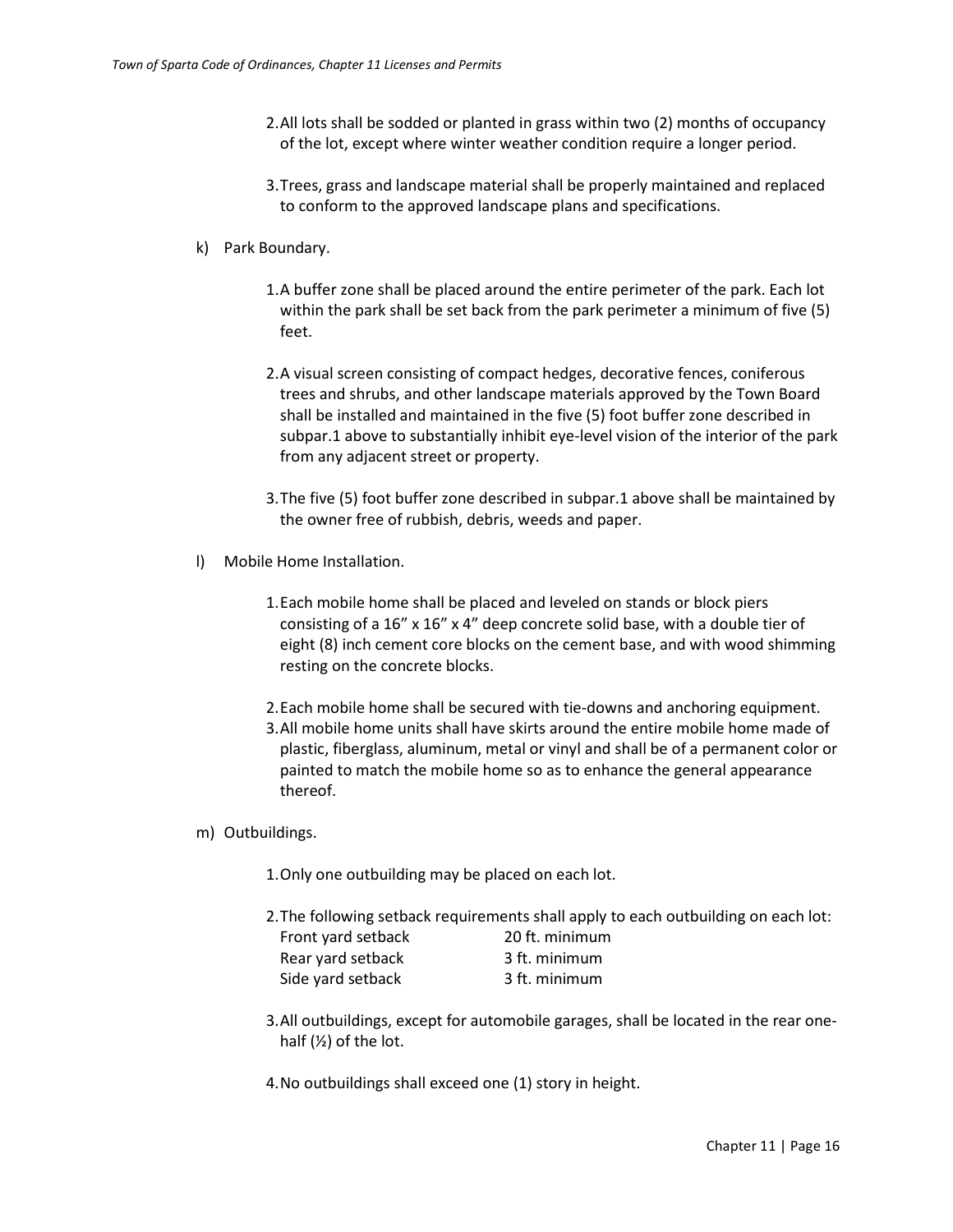n) Building Additions. Any building addition shall comply with ch. 13 of this Code and shall blend architecturally with the mobile home.

<span id="page-16-0"></span>**11.07 NUMBER OF DOGS PER HOUSEHOLD LIMITED.** No person, except a kennel licensee located in an approved Monroe County Zoning District, shall own, harbor or keep more than three (3) dogs that are more than five (5) months of age, per housing unit. If a total of more than three (3) dogs are owned, harbored or kept in or by any one household, the head of the household shall be deemed the person so owning, harboring or keeping such animals, notwithstanding that the dog license or licenses may be issued to other members of the household as owners of such dogs.

#### <span id="page-16-1"></span>**11.08 KEEPING OF VICIOUS DOGS REGULATED.**

- 1) DEFINITIONS. The terms used in this section are defined as follows:
	- a) Vicious Dog.
		- 1.Any dog with a propensity, tendency or disposition to attack, cause injury or otherwise endanger the safety of human beings or other domestic animals as evidenced by its habitual or repeated chasing or snapping, or barking and/or snarling in a threatening manner.
		- 2.Any dog which attacks a human being or another domestic animal without provocation.
		- 3.Any dog owned or harbored primarily or in part for the purpose of dog-fighting, or any dog trained for dog-fighting.

#### 2) REQUIREMENTS AND PROHIBITIONS.

- a) Leash and Muzzle. No person owning, harboring or having the care of a vicious dog may suffer or permit such dog to go outside its kennel or pen unless the dog is securely leashed with a leash no longer than four (4) feet in length. No person may permit a vicious dog to be kept on a chain, rope or other type of leash outside its kennel or pen unless a person is in physical control of the leash. The dog may not be leashed to inanimate objects such as trees, posts and buildings. A vicious dog on a leash outside the dog's kennel shall be muzzled by a muzzling device sufficient to prevent the dog from biting persons or other animals. A vicious dog shall not be required to be muzzled when shown either in a sanctioned American Kennel Club show or upon prior approval of the Town Board.
- b) Confinement. All vicious dogs shall be securely confined indoors or in a securely enclosed and locked pen or kennel, except when leashed and muzzled as provided in par. (a) above. The pen, kennel or structure shall have secure sides and a secure top attached to all sides. A structure used to confine a vicious dog shall be locked with a key or combination lock when the dog is within the structure. The structure shall have a secure bottom or floor attached to the sides of the pen, or the sides of the pen must be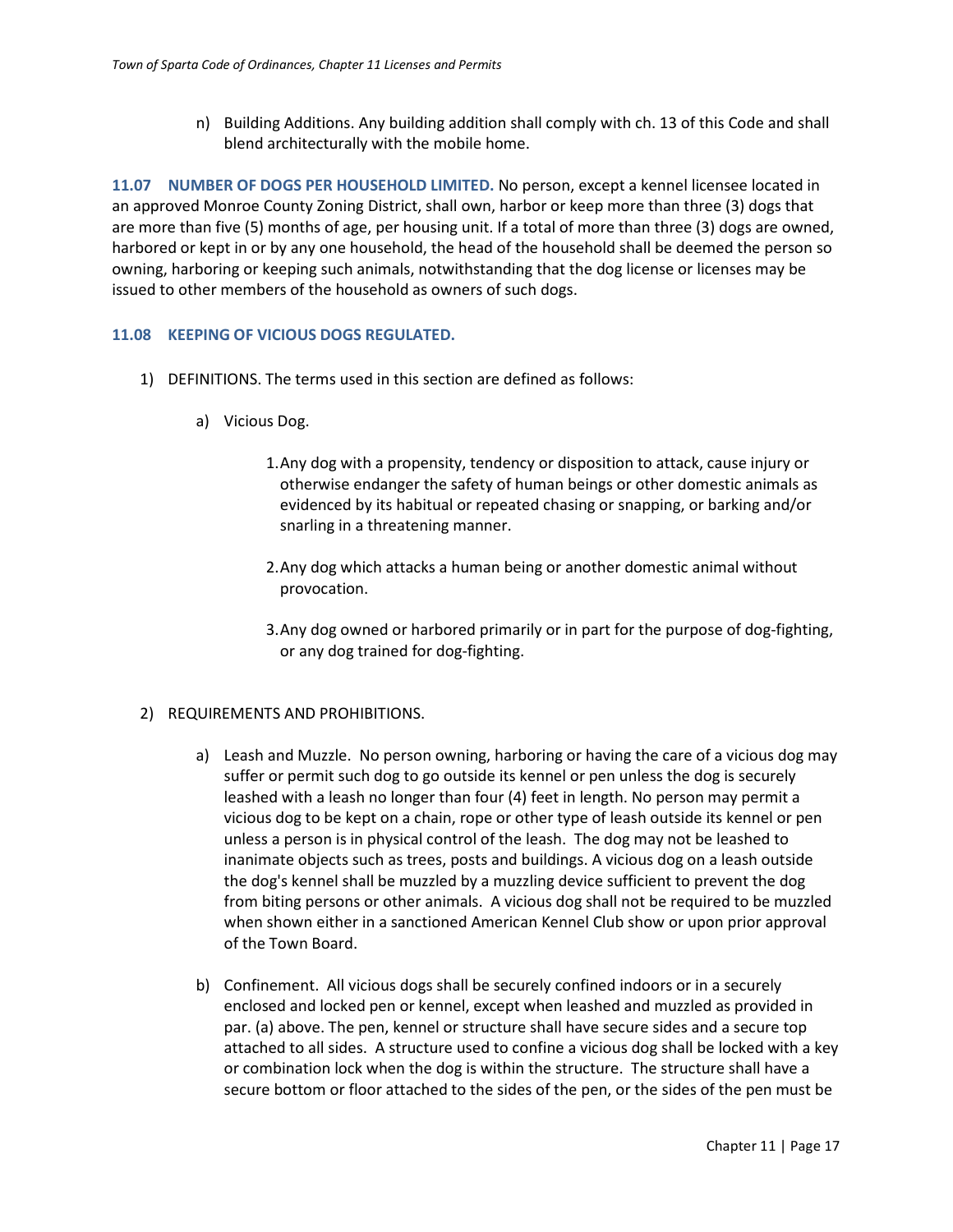embedded in the ground no less than two (2) feet. All structures erected to house vicious dogs shall comply with all zoning and building regulations of the Town. All structures shall be adequately lighted and ventilated and kept in a clean and sanitary condition.

- c) Confinement Indoors. No vicious dog may be kept on a porch, patio or in any part of a house or structure that would allow the dog to exit the building on its own volition. No vicious dog may be kept in a house or structure when the windows are open or when screen windows or screen doors are the only obstacle preventing the dog from exiting the structure.
- d) Prohibited in Multiple Dwellings. No vicious dog may be kept within any portion of any multiple dwelling.
- e) Signs. All owners, keepers or harborers of vicious dogs shall, within fifteen (15) days of the effective date of this section, display in a prominent place on their premises a sign easily readable by the public using the words "Beware of Dog." A similar sign is required to be posted on the kennel or pen of the dog.
- f) Insurance. All owners, keepers, or harborers of vicious dogs shall, within thirty (30) days of the effective date of this section, provide proof to the Town Board of public liability insurance in a single incident amount of \$50,000.00 for bodily injury to or death of any person or for the damage to property owned by any person which may result from the ownership, keeping or maintenance of vicious dogs. The insurance policy shall provide that no cancellation of the policy will be made unless a ten (10) day written notice is first given to the Town Chairperson. The owner or custodian of the dog shall produce evidence of the required insurance upon request of a law enforcement officer. This paragraph does not apply to dogs kept by law enforcement agencies.
- 3) VICIOUS DOG DETERMINATION. The Town Board shall investigate every dog complaint and make a determination as to whether or not such dog is "vicious," as defined in sub. (1) above. In the event the Board makes a determination that a dog is ''vicious,'' he shall so inform the owner, keeper or harborer of such dog and provide such person with a copy of this section.
- 4) APPEAL OF VICIOUS DOG DETERMINATION. Any person aggrieved by the determination of the Town Board, as provided in sub. (3) above, may appeal such determination with the Town Board.
- 5) DISPOSITION OF VICIOUS DOGS. Any vicious dog which attacks a human being or domestic animal may be ordered destroyed by the Town Board or humane officer when, in the judgment of a court of competent jurisdiction, the dog represents a continuing threat of serious harm to human beings or domestic animals.
- 6) PENALTY. Any person who violates any provision of this section shall, upon conviction, be subject to the payment of a forfeiture, as provided in sec. 1.07 of this Code. A separate offense shall be deemed committed on each day on which a violation of this section occurs or continues.